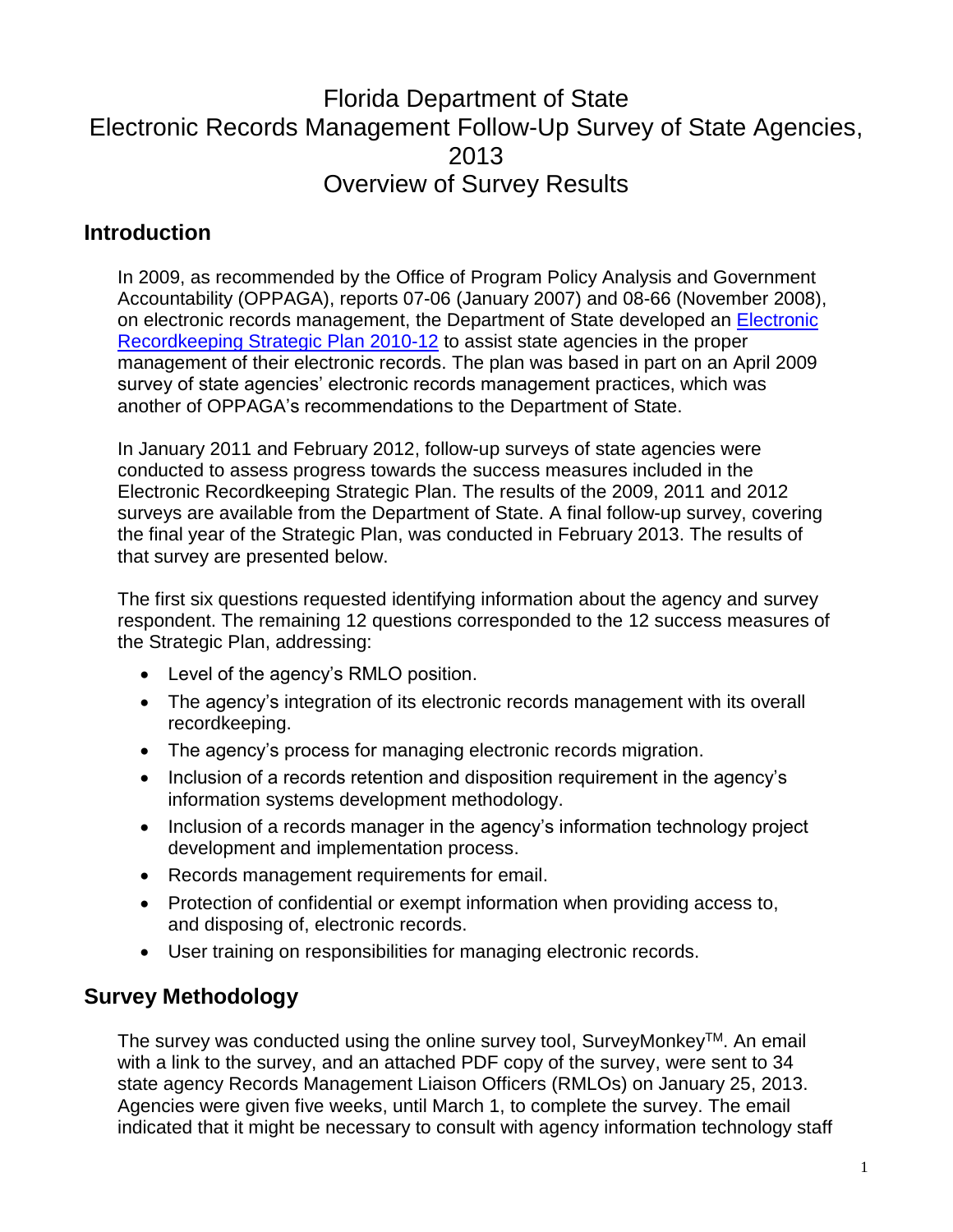in order to complete the survey. Reminder emails were sent to those RMLOs on February 7, February 22 and March 1. Eventually, responses were received from 27 of the 34 agencies contacted.

## **Survey Results**

Each of the 12 success measures of the Strategic Plan specify the percentage of state agencies that must have achieved the measure by December 31, 2012, in order for that objective to be successfully achieved. Based on the 2013 survey results, with 27 agencies responding, eight of the targeted percentages were met in the final year of the plan (down from the nine reported in the 2012 survey), and four of the targeted percentages were not met (up from the three reported in the 2012 survey). Two of the success measures that did not meet their targeted percentages in the 2012 survey did meet those targets in the 2013 survey. Three of the success measures that met their targeted percentages in the 2012 survey did not do so in the 2013 survey.

The **targeted percentage has been met** for these success measures:

**Measure #1** – 70.4 percent (targeted percentage is 50) of responding agencies report that their records management liaison officer holds a senior level position, or reports to a senior level position, and has the authority to establish and implement an agency wide recordkeeping program. This is a decrease from the 79.3 percent reported in the 2012 survey, but only a slight decrease from the 71.4 percent reported in the 2011 survey. It is possible that this decrease reflects a temporary adjustment to state agency reorganizations, rather than an overall shift in focus. The response still significantly exceeds the targeted percentage of 50 percent.



**Measure #2** – 81.5 percent (targeted percentage is 75) of state agencies report that their electronic records management is integrated with the agency's overall recordkeeping program. This is a slight, and probably statistically insignificant,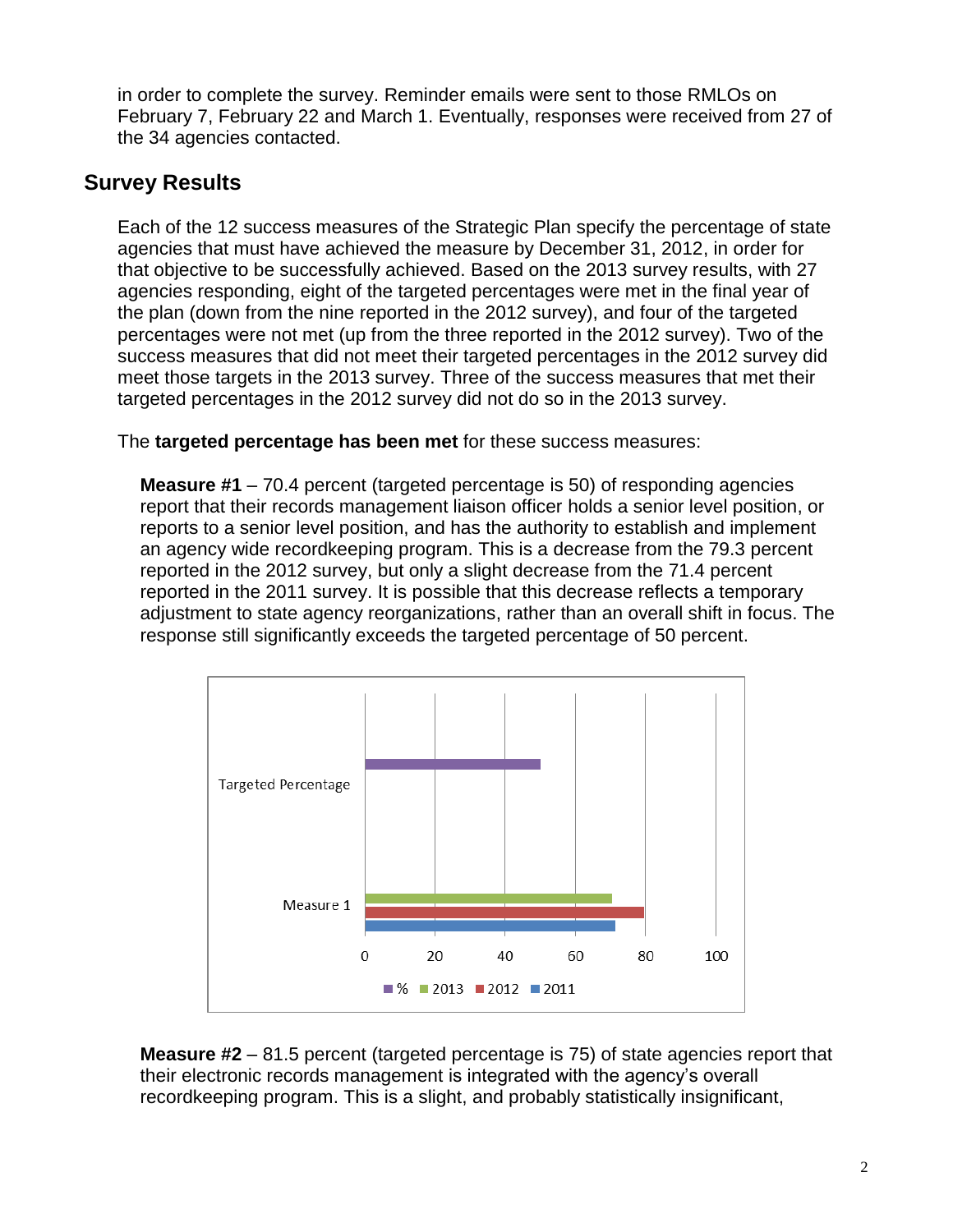decrease from the 82.8 percent reported in the 2012 survey, but still an increase from the 80.0 percent reported in the 2011 survey.



**Measure #5** – 81.5 percent (targeted percentage is 70) of state agencies report that they have a process for determining how to transfer records to ensure their continued accessibility. This is a decrease from the 93.1 percent reported in the 2012 survey, but still a significant increase from the 71.4 percent reported in the 2011 survey, and well in excess of the targeted 70 percent.



**Measure #8** – 85.2 percent (targeted percentage is 65) of state agencies report that when looking for email solutions, they include a records management functional requirement. This is an increase from the 79.3 percent reported in the 2012 survey, and a further increase from the 74.3 percent reported in the 2011 survey, and is well in excess of the targeted 65 percent.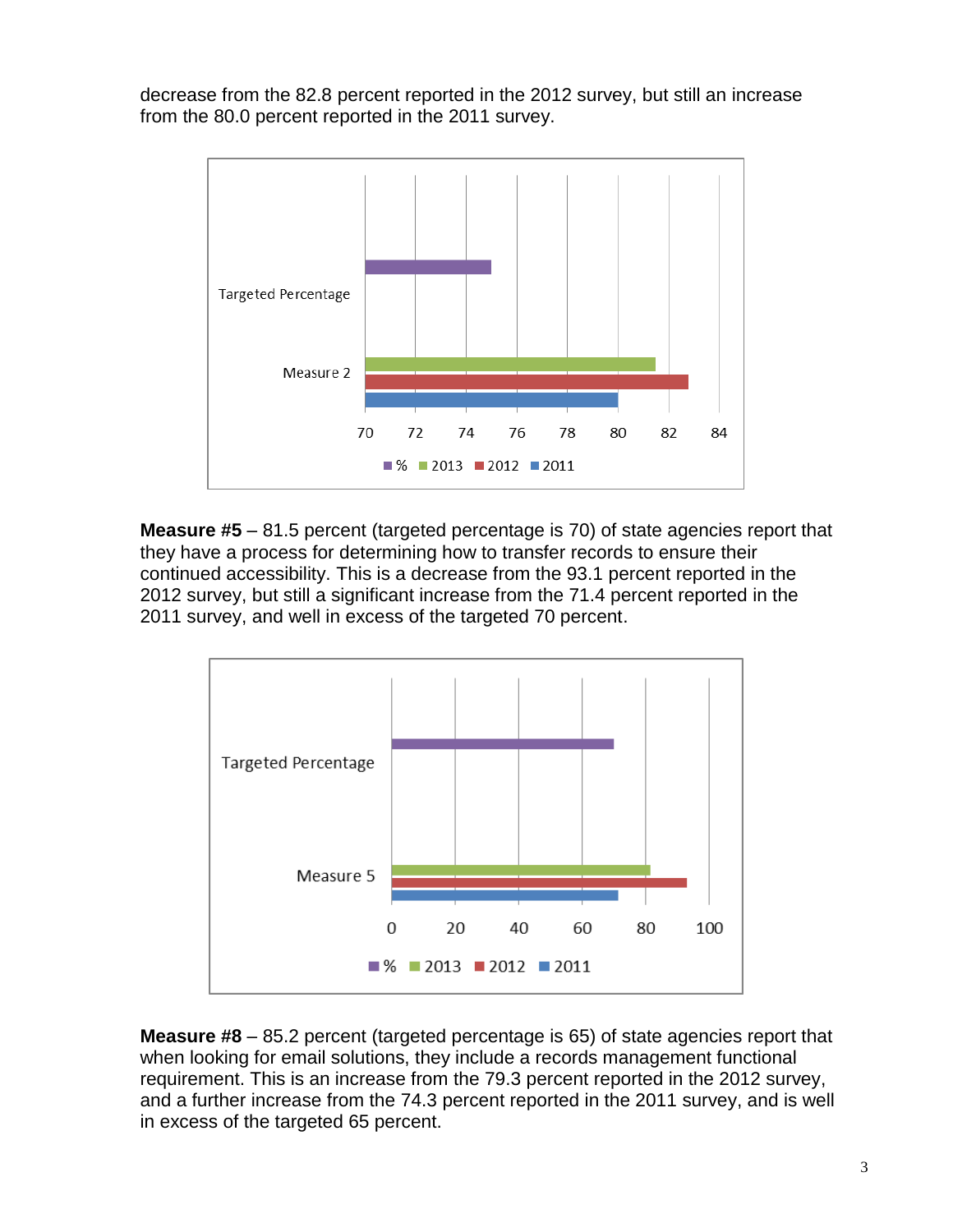

**Measure #9** – 88.9 percent (targeted percentage is 75) of state agencies report that their employees are made aware of their responsibility to manage their email according to established retention schedules. This is an increase from the 82.8 percent reported in the 2012 survey, and a further increase from the 77.1 percent reported in the 2011 survey.



**Measure #10** – 96.3 percent (targeted percentage is 95) of state agencies report that they have adopted a set of procedures for public records requests, including provisions for redacting confidential or exempt information. This is most likely a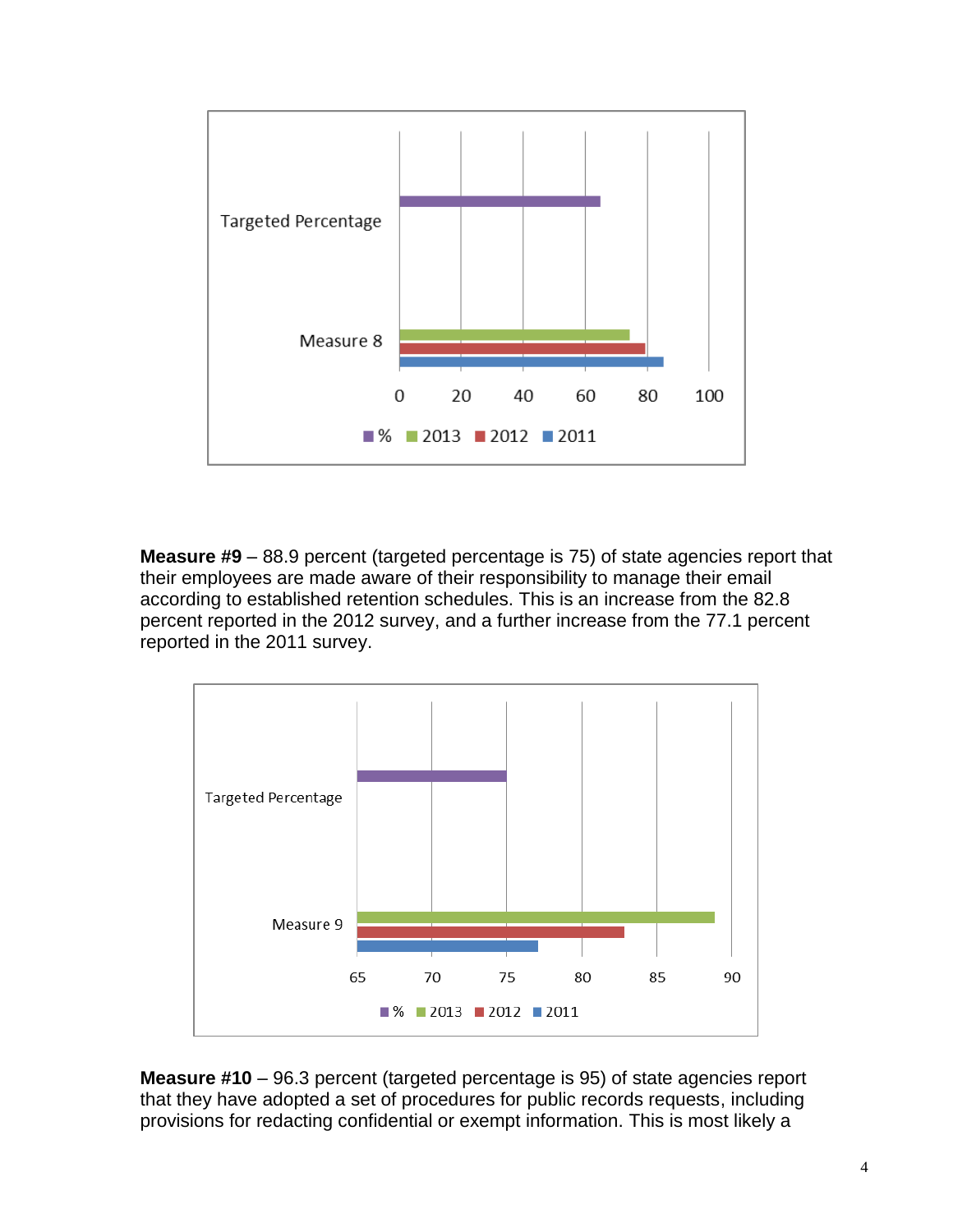statistically insignificant 0.3 percent decrease from the 96.6 percent reported in the 2012 survey, and a further slight decrease from the 97.1 percent reported in the 2011 survey, but still above the targeted level of 95 percent.



**Measure #11** – 92.6 percent (targeted percentage is 85) of state agencies report that they have adopted a set of procedures for the disposal of public records, including provisions for ensuring confidential or exempt information cannot be read or reconstructed. This is a significant increase from the 82.8 percent reported in the 2012 survey, although still below the 97.1 percent reported in 2011, moving this measure back into the Success category. It is likely that some agencies that identified this area as a gap following the 2012 survey, took measures to address that gap, accounting for the increased success level.

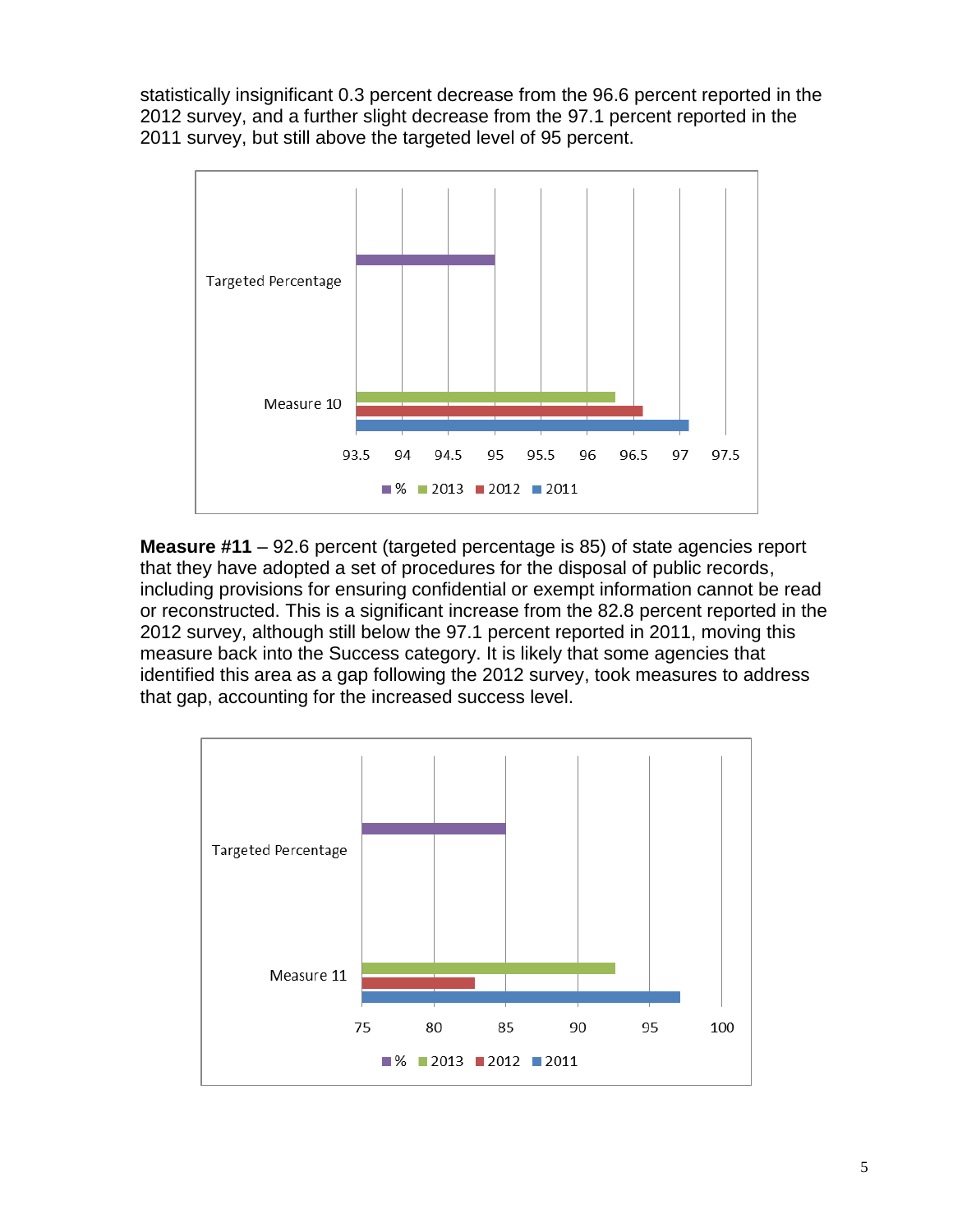**Measure #12** – 96.3 percent (targeted percentage is 80) of state agencies report that they identify and train electronic records users so they are aware of their specific responsibilities for managing electronic records and information resources. This is a very significant increase from the 69.0 percent reported in the 2012 survey, and from the 80.0 percent reported in 2011, moving this measure back into the Success category. It is likely that some agencies that identified this area as a gap following the 2012 survey, took measures to address that gap, accounting for the increased success level.



#### The **targeted percentage has not been met** for these success measures:

**Measure #3** – 51.9 percent (targeted percentage is 60) of state agencies report that the records management liaison officer and chief information officer, or other designated information technology staff, have regular meetings to discuss systems development and enhancement, and related records management requirements. This is a decrease from the 65.5 percent reported in the 2012 survey, but is still an increase from the 45.7 percent reported in the 2011 survey. The decrease moves this measure back out of the Success category that was attained as a result of the 2012 survey. However, several agencies commented that, although they do not have "regular" meetings, they do have meetings on an as needed basis, such as to discuss processes or new technology. This indicates that the decrease might be as much a result of differing interpretations of the question, as of an actual decrease in the nature, or level, of communications.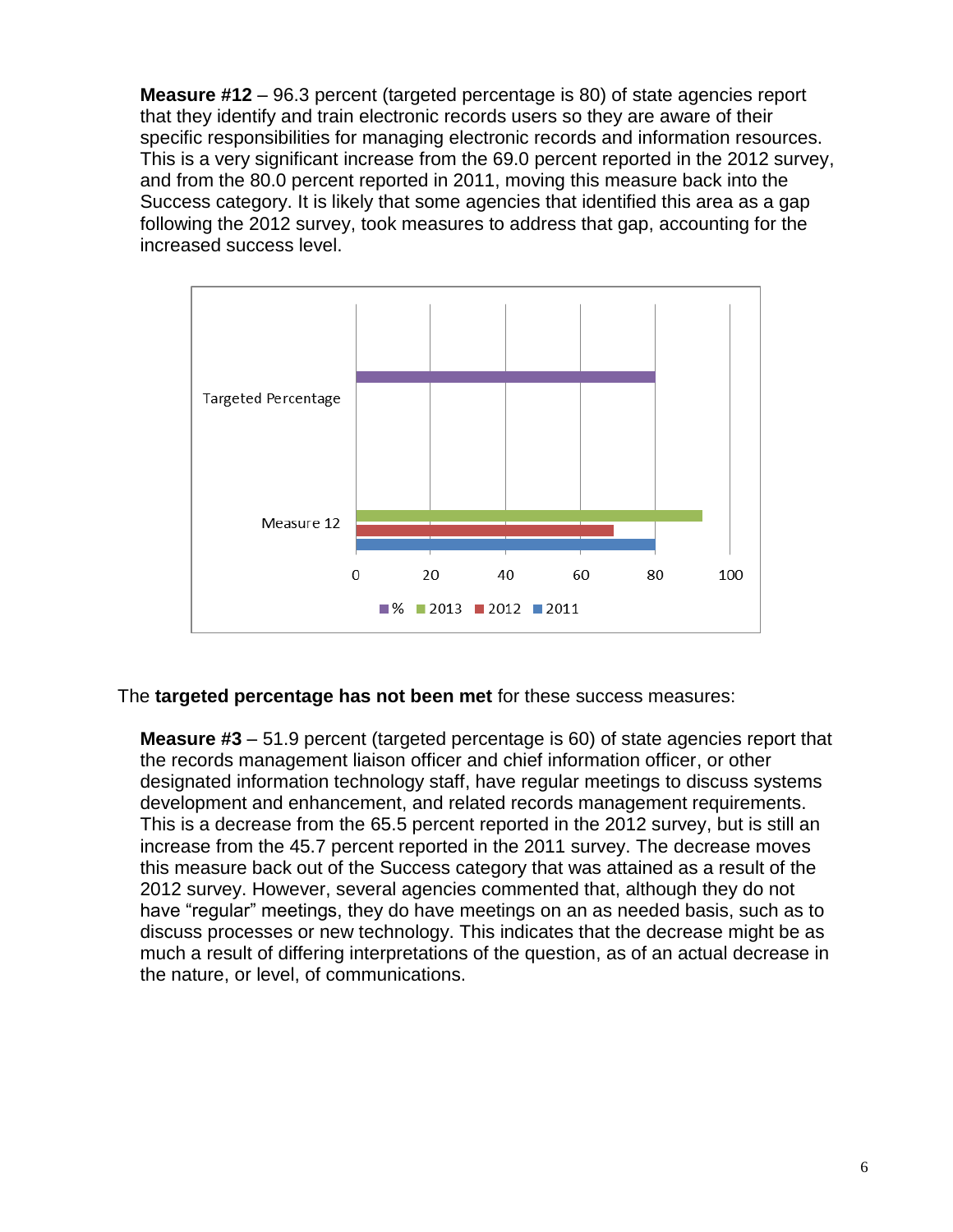

**Measure #4** – 66.7 percent (targeted percentage is 70) of state agencies report that they have a process to review retention requirements of records stored in systems that are slated to be upgraded, replaced or taken out of use. This is a decrease from the 79.3 percent reported in the 2012 survey, but is still an increase from the 65.7 percent reported in the 2011 survey. The decrease moves this measure back out of the Success category that was attained as a result of the 2012 survey.



**Measure #6** – 66.7 percent (targeted percentage is 70) of state agencies report that they have a records management component in the agency's Information System Development Methodology (ISDM) that includes requirements for records retention and disposition in accordance with established retention schedules. This is an increase from the 62.1 percent reported in the 2012 survey, and a further increase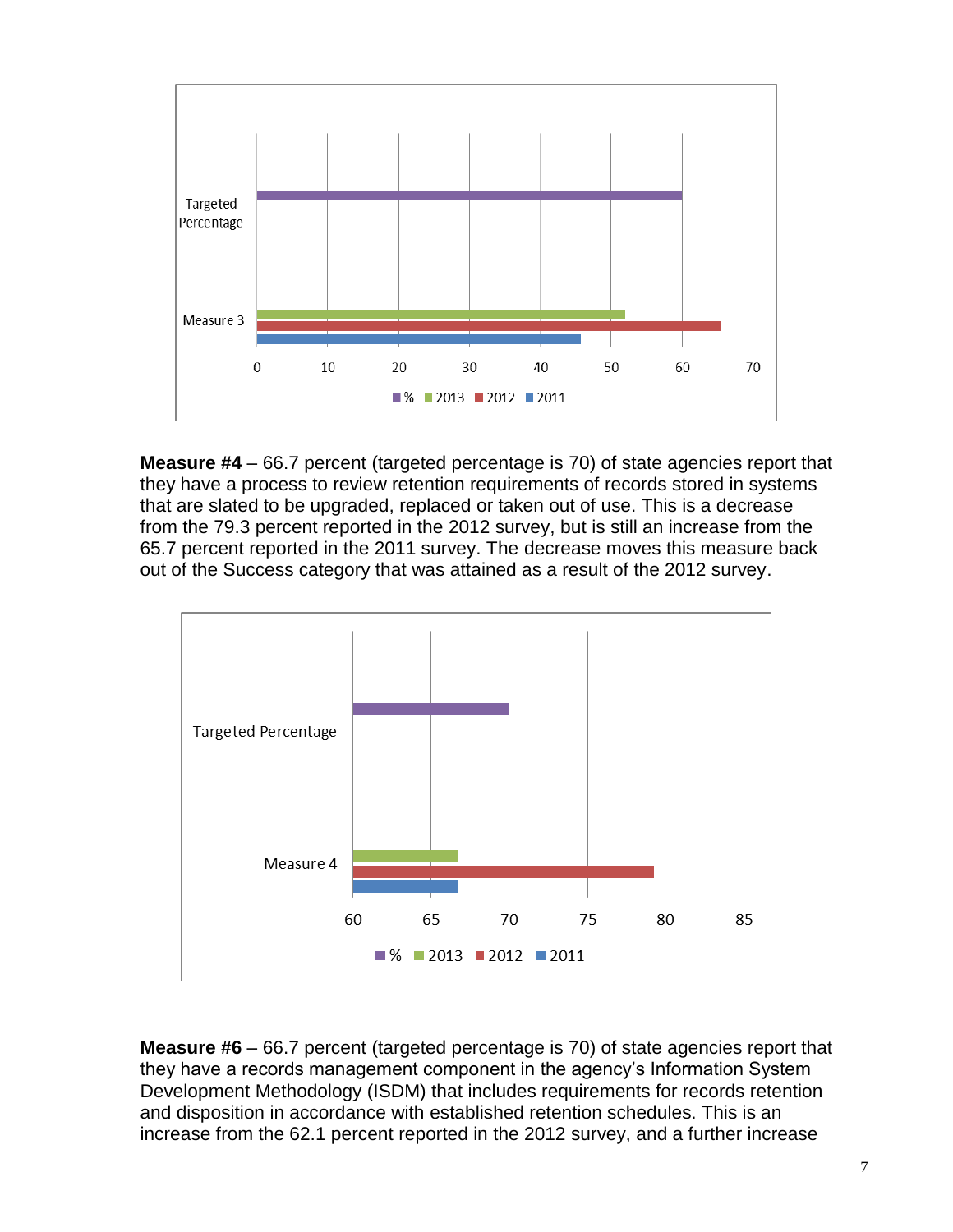from the 57.1 percent reported in the 2011 survey. Although this measure is still below the targeted level of 70 percent, it nevertheless shows continued progress.



**Measure #7** – 55.6 percent (targeted percentage is 60) of state agencies report that they include a records manager in their information technology project development and implementation. This is a decrease from the 62.1 percent reported in the 2012 survey, but is still an increase from the 54.3 percent reported in the 2011 survey. The decrease moves this measure back out of the Success category that was attained as a result of the 2012 survey.



## **Other observations**

 79.4 percent response rate (27 responses out of 34 surveys sent). This is a decrease from the 85 percent response rate in 2012, and a further decrease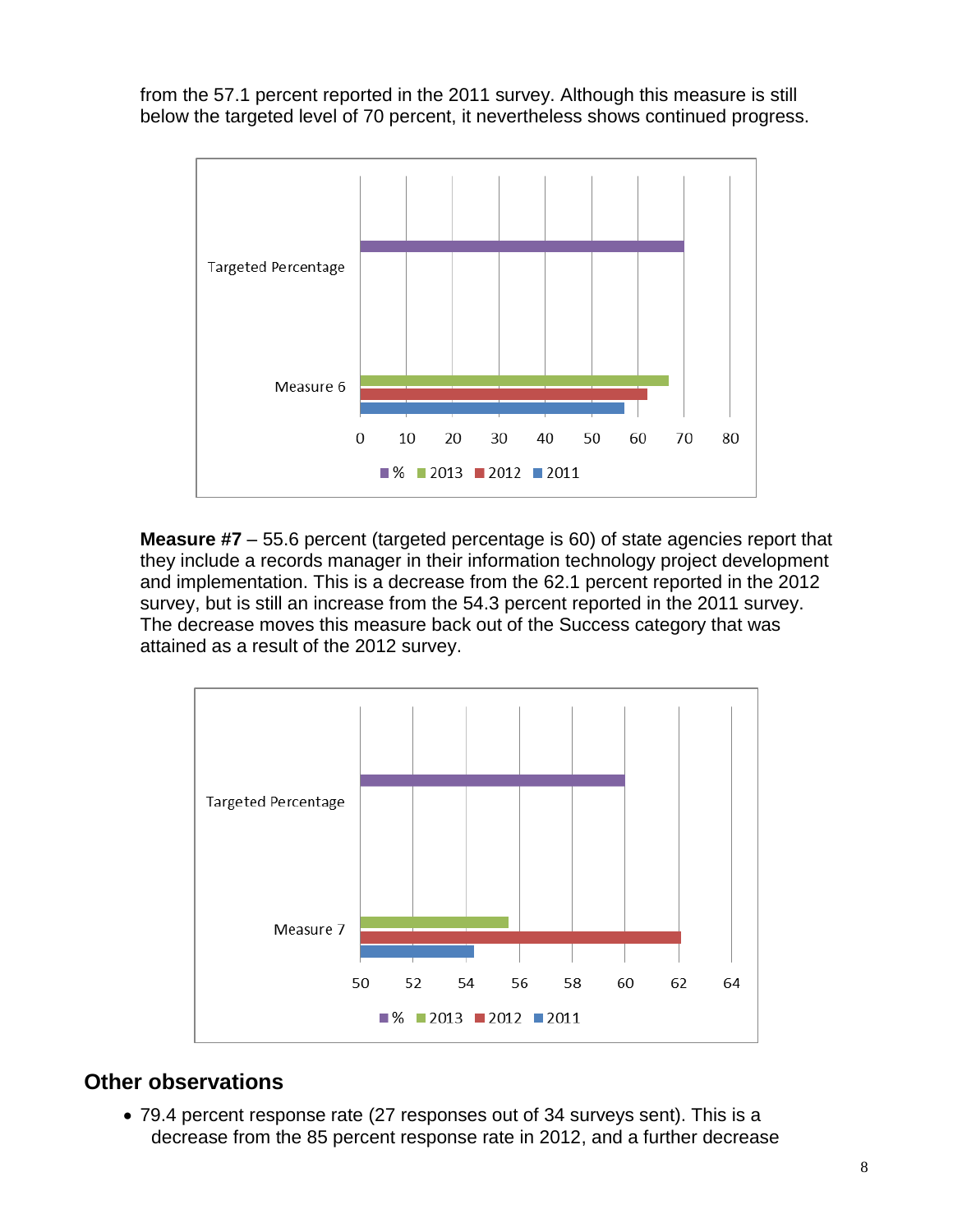from the 97 percent response rate in 2011. This could well be a matter of "survey fatigue" among agencies already heavily burdened with required reporting mandates.

- 92.6 percent (25 of the 27 survey responses) were submitted by the agency RMLO. This is a statistically insignificant decrease from the 93.3 percent of RMLO respondents in the 2012 survey, a still significant increase from the 80 percent of RMLO respondents in the 2011 survey, and still exceeding the 91.7 percent in the initial survey.
- Eleven agencies (Department of Revenue; Department of Transportation; Fish and Wildlife Conservation Commission; State Board of Administration; Department of Economic Opportunity; Department of Citrus; Department of Agriculture and Consumer Services; Department of Financial Services; Public Service Commission; Department of Management Services and Department of Highway Safety and Motor Vehicles) answered "yes" to all the success measure questions. This is an increase from seven agencies in the 2012 survey, and a further increase from three agencies in the 2011 survey.
- Based on comments submitted, many agencies increasingly incorporated goals of the Strategic Plan into their policies and procedures, and took significant actions to meet the plan's success measures, including:
	- o The Department of Children and Families commissioned a study to analyze electronic records keeping practices. Based in part on this study, updates, including training, are pending recordkeeping policies, and databases are being reviewed for retention requirements.
	- o The Department of Management Services is developing an Application Development IT policy, which will include a section on retiring old applications, and specifically give focus to recognizing records retention requirements and developing and exercising a plan to convert the data for records access.
	- $\circ$  The Department of Revenue continues its efforts to proactively manage its electronic records through a collaborative effort with records managers, information owners, custodians and information technology personnel. The RMLO attends quarterly meetings with information technology personnel, during which records management initiatives are often discussed. The RMLO continues to be included in initiatives to ensure appropriate document retention criteria and standards are addressed. Revenue's conversion to an enterprise email system is a collaborative approach addressing information technology, business needs and records management requirements and limitations.
	- $\circ$  The Department of Transportation's RMLO conducts Quality Assurance Reviews of the department's district office records management programs, including records stored electronically.
	- o The Department of Health is organizing work groups to assist in awareness of the recordkeeping program as it relates to electronic records.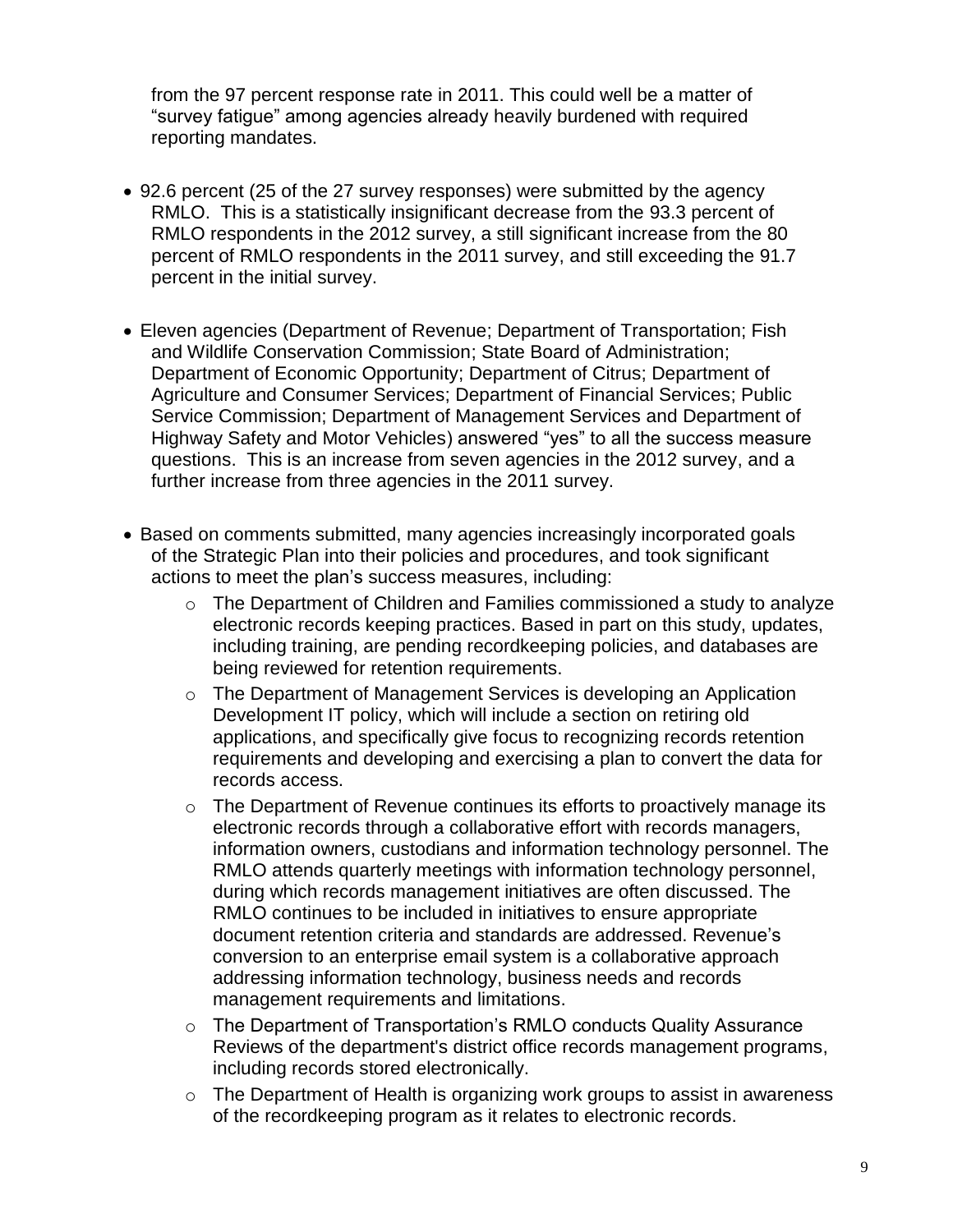- o The Department of Highway Safety and Motor Vehicles holds quarterly meetings with the records management team, which includes an Information Technology staff member. Additional meetings are held on an as needed basis. The Department's *Business Requirements Guidelines* address records retention and accessibility requirements, including requirements for retention of records stored in the system, and accessibility to archived data.
- The number of "no" responses to the success measure questions continues to decline:
	- o Eleven agencies answered "yes" to all 12 of the success measure questions in 2013, the highest number of agencies with zero "no" answers from all four surveys.
	- o One agency (Agency for Persons with Disabilities) answered "no" to 3/4 (nine out of 12) of the success measure questions, and one agency (Department of Business and Professional Regulation) answered "no" to 2/3 (eight out of 12) of the success measure questions. In the 2012 survey, three agencies answered "no" to eight or more success measure questions.
	- o Twenty-one of the 27 responding agencies (78%) answered "no" to less than half (fewer than six out of 12) of the success measure questions.

### **Achievements, Steps Taken and Next Steps**

Because progress is never completely linear, it is no surprise that the follow up surveys might show slight declines in a few areas from one survey year to the next. Despite this, the overall progress of state agencies is clearly demonstrated over the course of this project.

|                       | 2011  | 2013  | Change  |
|-----------------------|-------|-------|---------|
| Measure 1             | 71.4% | 70.4% | 1.0     |
| Measure 2             | 80.0% | 81.5% | $+ 1.5$ |
| Measure 3             | 45.7% | 51.9% | $+6.2$  |
| Measure 4             | 65.7% | 66.7% | $+ 1.0$ |
| Measure 5             | 71.4% | 81.5% | $+10.1$ |
| Measure 6             | 57.1% | 66.7% | $+9.6$  |
| Measure 7             | 54.3% | 55.6% | $+ 1.6$ |
| Measure 8             | 74.3% | 85.2% | $+10.9$ |
| Measure 9             | 77.1% | 88.9% | $+11.8$ |
| <b>Measure 10</b>     | 97.1% | 96.3% | $-0.8$  |
| Measure 11            | 97.1% | 92.6% | 4.5     |
| Measure 12            | 80.0% | 96.3% | $+16.3$ |
| <b>Overall Change</b> |       |       | $+62.7$ |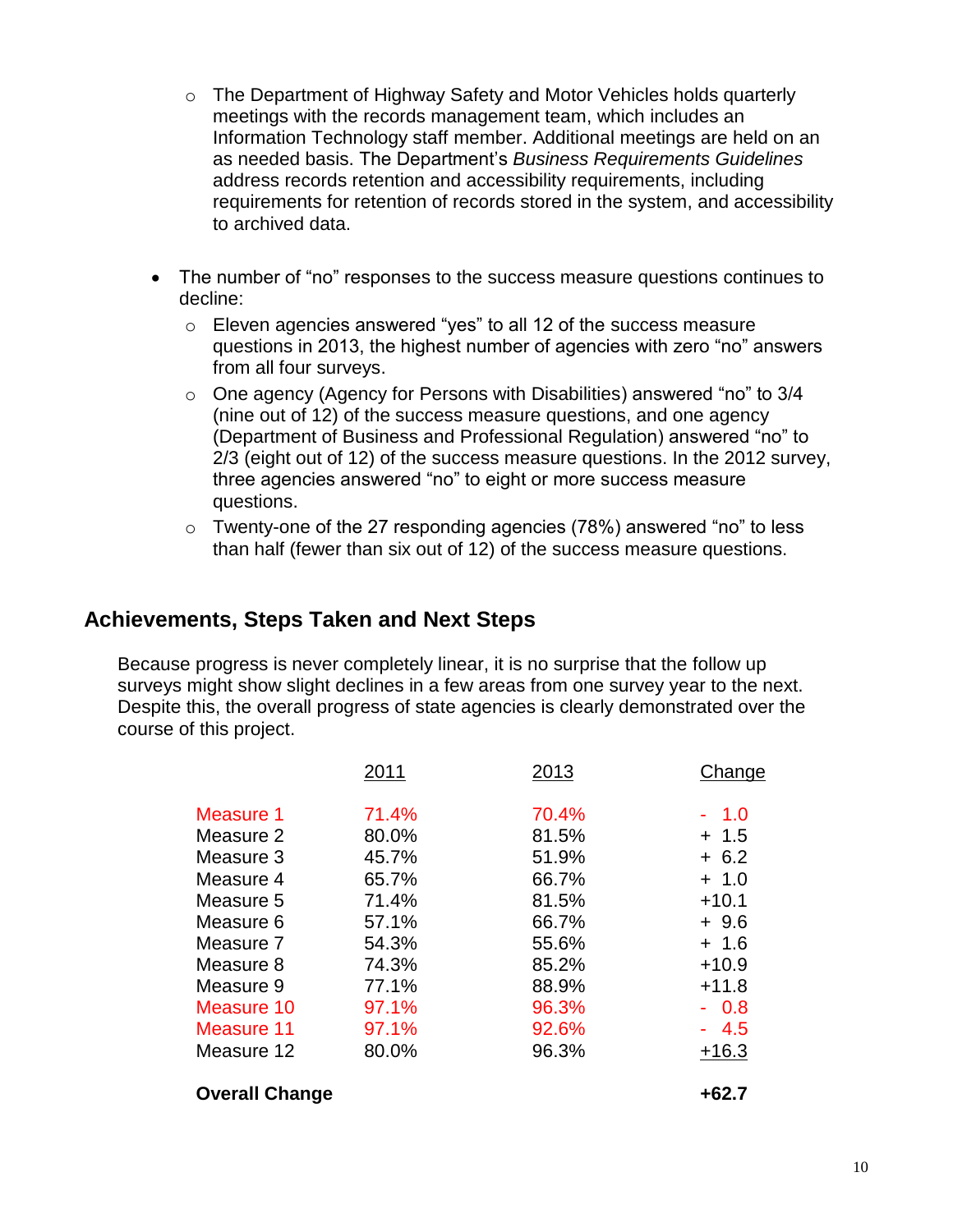Based in part on the results of these surveys, the Department continually updates the electronic records management component of its records management training seminars and webinars. The Department sends all public agencies regular notifications regarding these training opportunities.

Survey results indicate that most state agencies are continuing to improve their electronic recordkeeping, and are taking steps to manage their electronic records according to state laws and rules. To ensure that this trend continues, the Department plans to:

- Continue to update and provide training for State agencies in meeting electronic records management requirements, ensuring particularly that the training incorporates those objectives showing the least overall progress.
- Contact and offer customized technical assistance to the following six agencies that answered "no" to 1/2 or more (six or more out of 12) of the success measures: Office of Public Counsel; Agency for Persons With Disabilities; and the Departments of Business and Professional Regulation; Elder Affairs; Health and Juvenile Justice.

#### **The following items are included as attachments on the next two pages of this report:**

- **List of agencies that received and responded to the 2013 survey.**
- Survey questions and response summary (separate PDF file).